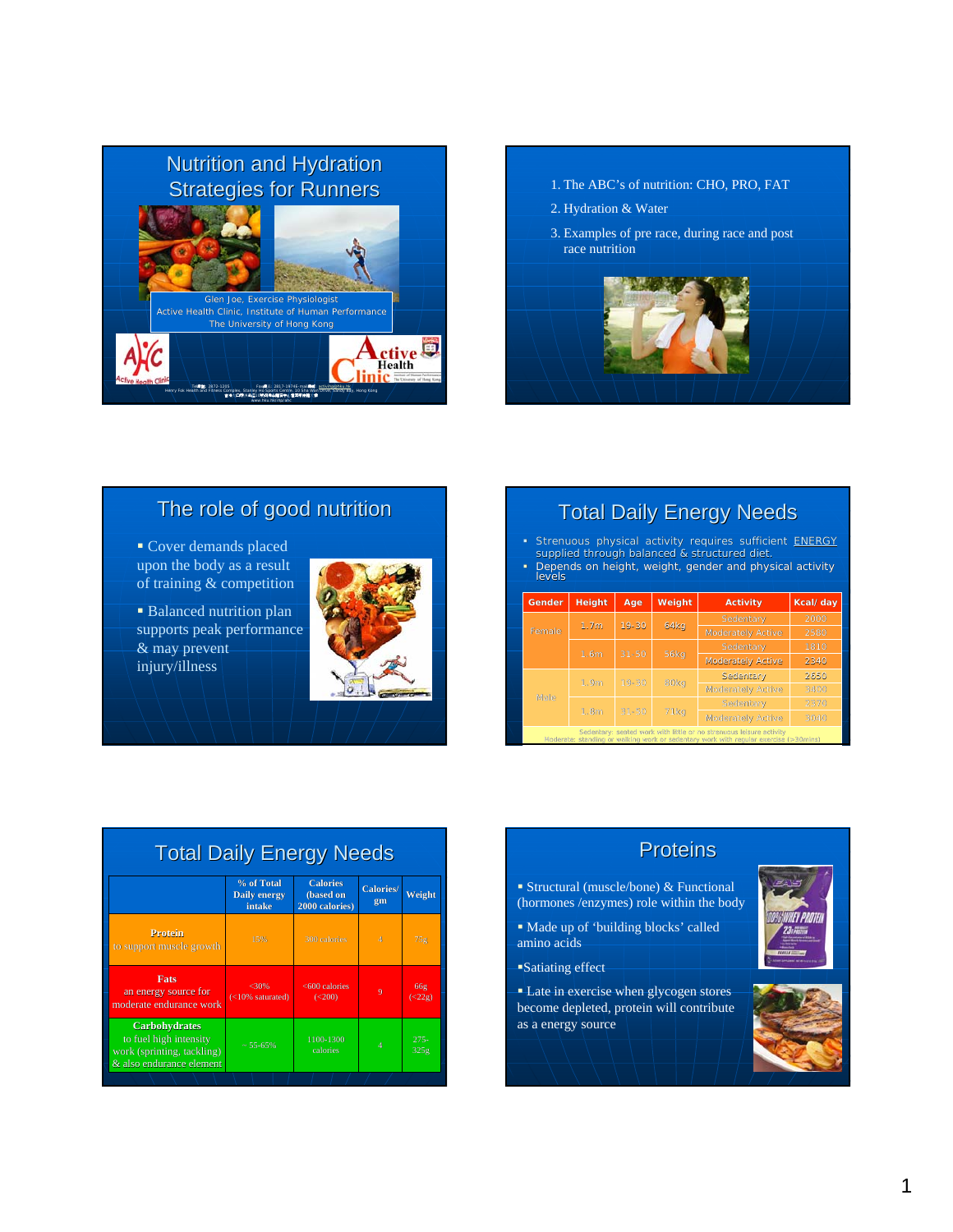

**Sourcing Proteins Sourcing Proteins**



# Fat as an Energy Store

- **Enough energy stored in fat to** supply energy for a 1700 kilometre run
	- 80 kg male 15% body fat
	- $-108,000$  Cal
- $\blacksquare$  At rest and during light-to-moderate exercise we get approximately 50% of our energy from CHO and 50% from  $\,$ fat
- As exercise intensity increases we rely more on CHO and less on fat

# Carbohydrates ~ premium fuel

Stored in limited amounts within the body (enough to power a run of around 30 km)

- Preferred fuel for exercise
- Depletion amounts to fatigue
- Vital to restore  $&$  maintain these 'glycogen stores' to allow for peak performance
- Plasma glucose 3 g (12 kCal)
- Liver glycogen 100 g (400 kCal)
- Muscle glycogen 400 g (1600 kCal)
- 
- Total glycogen 503 g (2012 kCal)
- 100 200 300 400 50<br>Carbohydrate distribution, g

# Sourcing Carbohydrates..

The two main sources of carbohydrates in the diet that provide energy are **simple** and **complex**.

**Simple**: fruit, vegetables, honey, jam, milk & biscuits/cakes

High Glycemic Index

**Complex:** cereals, grains, pasta, potatoes, breads & rice Low Glycemic Index



|                                                                                                           | <b>Glycemic Index Range</b>                                                                                  |                                                                                             |  |
|-----------------------------------------------------------------------------------------------------------|--------------------------------------------------------------------------------------------------------------|---------------------------------------------------------------------------------------------|--|
| <b>Low GI</b>                                                                                             | <b>Medium GI</b>                                                                                             | High Gl                                                                                     |  |
| 55 or less                                                                                                | $56 - 69$                                                                                                    | 70 or more                                                                                  |  |
| Slower and<br>lower rise in blood glucose<br>levels                                                       | Blood glucose levels to go up at a<br>moderate rate                                                          | Rapid rise in<br>blood glucose levels                                                       |  |
| <b>Breads</b><br>Burgen Soy-Lin®,<br>Vogel's honey and oat®<br><b>Breakfast Cereals</b>                   | <b>Breads</b><br>Hamburger bun, rye bread, croissant,<br>light rye, crumpet,<br>wholemeal. Whole wheat bread | <b>Breads</b><br>White bread, bagel, gluten-free<br>bread<br><b>Breakfast Cereals</b>       |  |
| All Bran®, porridge, Special K®,<br>Rice Bran<br>Grains                                                   | <b>Breakfast Cereals</b><br>Oatbran, untoasted<br>muesli, Just Right®.                                       | Sultana Bran®, Bran Flakes®,<br>Coco Pops®, Puffed Wheat®, Rice<br>Bubbles®, Rice           |  |
| Barley, Pasta (all types),<br>Noodles, Bulgur, semolina<br>Leaumes<br>All Beans (eq kidney, soy, baked    | Nutri Grain <sup>®</sup> .<br>Sustain®, Weet-Bix®<br>Shredded wheat cereal<br>Grains                         | Krispies™, Cornflakes®<br>Grains<br>Brown rice, calrose rice, jasmine<br>rice. Instant rice |  |
| bean), peas, and lentils<br><b>Starchy Vegetables</b><br>Sweet potato, taro<br>Fruit                      | Basmati rice, wild rice, Sunrice<br>Doongara® rice, couscous.<br>commeal, tapioca, Brown rice<br>Leaumes     | Legumes<br>Broad beans<br><b>Starchy Vegetables</b><br>Other potatoes, parsnip, Instant     |  |
| Cherries, grapefruit, peach, dried<br>apricots, apple, pear, plums,<br>orange, grapes, kiwi fruit, banana | <b>Starchy Vegetables</b><br>New potato<br>Fruit                                                             | mashed potatoes. Baked white<br>potato, french fries,<br>Fruit                              |  |
| Other<br>Skim milk, Plain Yogurt, Sov<br>beverage. Chick peas                                             | Sultanas, raw and canned apricots,<br>mango, paw paw, raisins, rockmelon,<br>pineapple                       | Watermelon, Dried dates<br>Other<br>Ice cream, Table sugar (sucrose)                        |  |
|                                                                                                           |                                                                                                              | Soda, crackers, Jellybeans                                                                  |  |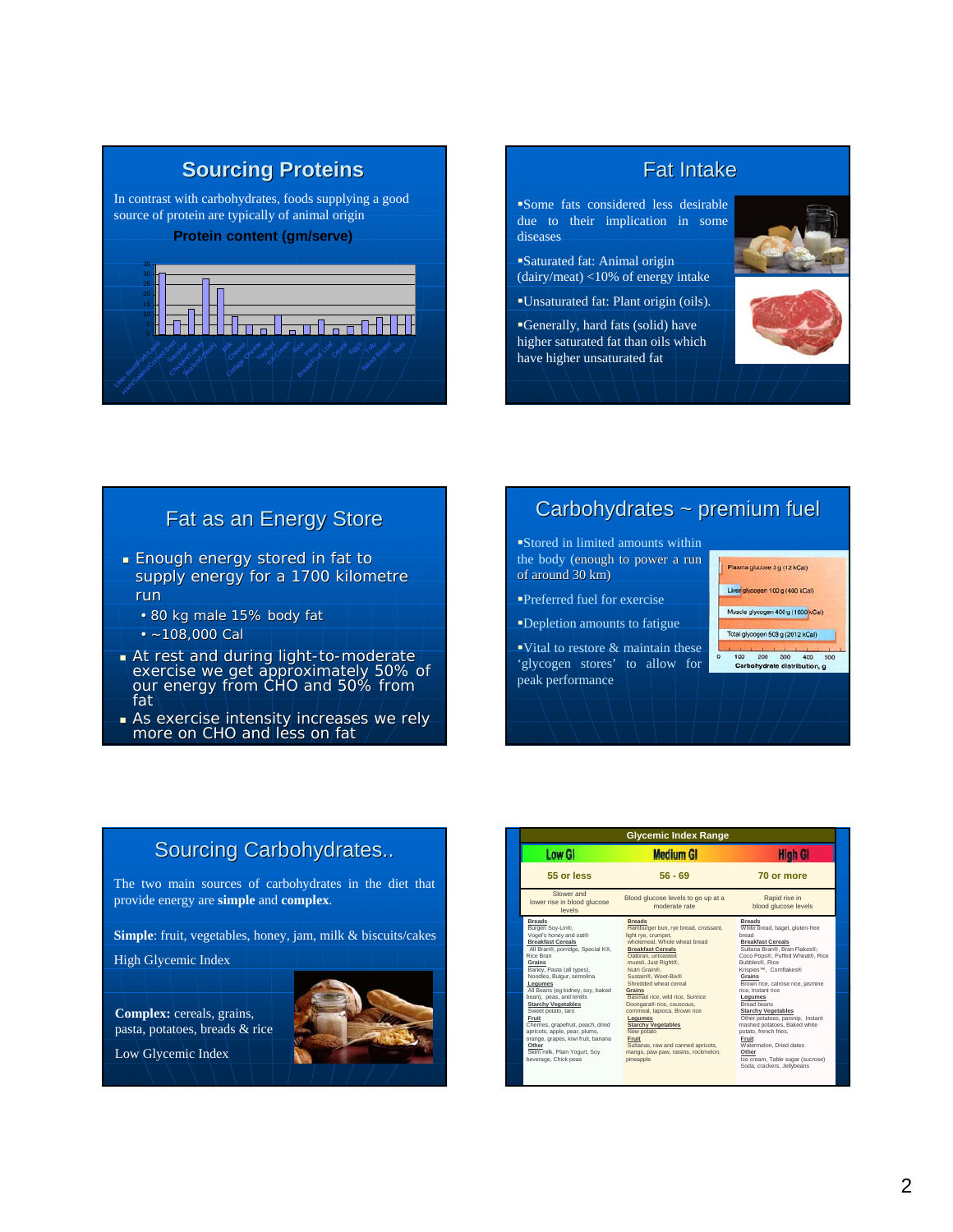| 90<br>carrots<br>65 | glycemic<br>index<br>whole wheat spaghetti<br>40<br>buckwheat pancakes<br>45 | 48<br>56<br>60<br>64 | glycemic<br>food<br>index<br>sugars<br>100<br>glucose<br>87<br>honey<br>20<br>fructose<br>fruits<br>36<br>apples<br>40<br>oranges<br>bananas | glycemic<br>food<br>index<br>vegtables<br>soybeans<br>15<br>kidney beans<br>30<br>lentils<br>25<br>46<br>vams<br>70<br>white potatoes |
|---------------------|------------------------------------------------------------------------------|----------------------|----------------------------------------------------------------------------------------------------------------------------------------------|---------------------------------------------------------------------------------------------------------------------------------------|
|                     |                                                                              |                      |                                                                                                                                              |                                                                                                                                       |

|                                                              |                                 |                    |               | <b>Nutrient Information Inquiry</b><br><b>Calculation of Nutrient Quantity of Food</b><br>(Marco Nutrients) |                     |                               |                 |                     |                           |              |                  |                              |
|--------------------------------------------------------------|---------------------------------|--------------------|---------------|-------------------------------------------------------------------------------------------------------------|---------------------|-------------------------------|-----------------|---------------------|---------------------------|--------------|------------------|------------------------------|
| Food item                                                    | Serving<br>Size<br>tg or<br>mL) | the <sub>all</sub> | (a)           | Energy Protein Carbohydrate<br>tal                                                                          | Total<br>Fac<br>fal | Saturated Trans<br>Fot<br>fal | Fat<br>(a)      | Cholesterol<br>(mg) | Dietary<br>Fiture<br>fall | Sugar<br>tat | Calcium<br>(mq)  | Sodium<br>(m <sub>SI</sub> ) |
|                                                              |                                 |                    |               | <b>Breakfast</b>                                                                                            |                     |                               |                 |                     |                           |              |                  |                              |
| HK style milk tea (sweetened).                               | 340.00<br>306.00                | 109.00<br>734.40   | 5.52<br>33.66 | 8.64<br>64.76                                                                                               | 5.76<br>36.72       | 3.12<br>1010                  | NA<br><b>NA</b> | 16.56<br>455.00     | NA<br>450                 | NA<br>7.65   | 177.60           | 84.00                        |
| Ham and eps sandwich<br><b>Breakfast Sub-total</b>           | 546.00                          | \$42.40            | 39.18         | 72.90                                                                                                       | 42.48               | 13.22                         | 0.00            | 475.56              | 4.59                      | 7.65         | 113.22<br>290.82 | 1346.40<br>1430.40           |
|                                                              |                                 |                    |               | <b>Morning Snack</b>                                                                                        |                     |                               |                 |                     |                           |              | Mo               |                              |
| Morning Snack Sub-total                                      | 0.00                            | 6.00               | 0.00          | 6.00                                                                                                        | 6.00                | 0.00                          | 0.00            | 6.00                | 0.00                      | 0.00         | 0.00             | 0.00                         |
|                                                              |                                 |                    |               | Lunch                                                                                                       |                     |                               |                 |                     |                           |              |                  |                              |
| Fried rice in Fujian-style                                   | 500.00                          | 700.00             | 30.00         | 95.00                                                                                                       | 23.50               | 4.50                          | NA              | 205.00              | 9.00                      | 2.45         | 60.00            | 1600.00                      |
| HK style milk tea (sweetened)                                | 240.00                          | 108.00             | 6.62          | 8.64                                                                                                        | \$76                | 3.12                          | NA              | 16.56               | NA                        | NA           | 177.60           | 84.00                        |
| Lunch Subarcal                                               | 740.00                          | 808.00             | 35.52         | 103.64                                                                                                      | 29.26               | 7.62                          | 0.00            | 221.56              | 9.00                      | 2.45         | 237.60           | 1684.00                      |
|                                                              |                                 |                    |               | <b>Afternoon Snack</b>                                                                                      |                     |                               |                 |                     |                           |              | Afte             |                              |
| Afternoon Snack Sub-total                                    | 0.06                            | 6.00               | 6.00          | 6.00                                                                                                        | 6.00                | 0.00                          | 0.00            | 6.00                | 0.00                      | 0.00         | 0.00             | 0.00                         |
|                                                              |                                 |                    |               | Diryner                                                                                                     |                     |                               |                 |                     |                           |              |                  |                              |
| Soft Drink, Lemonade                                         | 200.00                          | 92.00              | 0.00          | 20.90                                                                                                       | 0.00                | 0.00                          | <b>NA</b>       | 0.00                | 0.00                      | 20.90        | 2.00             | 32.00                        |
| Steamed rice with stewed eggplant and<br>shredded salty fish | 500.00                          | 700.00             | 17.50         | 95.00                                                                                                       | 29.50               | 7.00                          | NA              | 18:00               | Trace                     | 5.00         | 38.50            | 1250.00                      |
| Dinner Sub-total                                             | 700.00                          | 782.00             | 17.50         | 115,88                                                                                                      | 29.50               | 7.00                          | 0.00            | 12.00               | 0.00                      | 25.90        | 40.50            | 1282.00                      |
|                                                              |                                 |                    |               | Other Geoasions                                                                                             |                     |                               |                 |                     |                           |              | Oth              |                              |
| Instant noodles in soup with luncheon meat<br>and egg        | 160.00                          | 234.00             | 7.94          | 19.20                                                                                                       | 13.44               | 432                           | NA              | 65.60               | Trace                     | GB3          | 22.40            | 640.00                       |
| Other Occasions Sub-total                                    | 150.00                          | 224.00             | 7.84          | 19.20                                                                                                       | 13.44               | 4.32                          | 0.00            | 65.60               | 0.00                      | 6.83         | 22.40            | 640.00                       |
| Serving Total                                                | 2146.00                         | 2656.40            | 100.04        | 311.54                                                                                                      | 114,68              | 32.56                         | 0.00            | 780.72              | 13.59                     | 36.73        | 591.32           | 5036.40                      |
| >>>Next Page                                                 |                                 |                    |               |                                                                                                             |                     |                               |                 | www.cfs.gov.hk      |                           |              |                  |                              |

|                                  | <b>Sizes</b> | <b>Energy</b> | <b>Protein</b> | <b>Carbohydrate</b> | <b>Total Fat</b> |
|----------------------------------|--------------|---------------|----------------|---------------------|------------------|
|                                  | (g/mL)       | (kcal)        | (a)            | (a)                 | (a)              |
| HK style milk tea (sweetened)    | 240          | 108           | 5.52           | 8.64                | 5.76             |
| Ham and egg sandwich             | 306          | 734.4         | 33.66          | 64.26               | 36.72            |
| <b>Breakfast Sub total</b>       |              |               | 18.33%         | 35.00%              | 45.00%           |
|                                  |              |               |                |                     |                  |
| HK style milk tea (sweetened)    | 240          | 108           | 5.52           | 8.64                | 5.76             |
| Fried rice in Fujian-style       | 500          | 700           | 30             | 95                  | 23.5             |
| <b>Lunch Sub total</b>           |              |               | 20.44%         | 32.00%              | 48.00%           |
|                                  |              |               |                |                     |                  |
| Soft drink (lemonade)            | 200          | 84            | $\Omega$       | 21.6                | $\Omega$         |
| Steamed rice with stewed         |              |               |                |                     |                  |
| eggplant and shredded salty fish | 500          | 700           | 17.5           | 95                  | 29.5             |
|                                  |              |               |                |                     |                  |
| <b>Dinner Sub Total</b>          |              |               | 10.00%         | 54.29%              | 37.93%           |
|                                  |              |               |                |                     |                  |
| Instant noodles in soup with     | 160          | 224           | 7.84           | 19.2                | 13.44            |
| luncheon meat and egg            |              |               |                |                     |                  |
| <b>Supper Sub total</b>          |              |               | 14.00%         | 34.29%              | 54.00%           |
|                                  |              |               |                |                     |                  |
| <b>Daily Total</b>               | 2146         | 2658.4        | 100.04         | 312.34              | 114.68           |
| <b>TOTAL</b>                     |              |               | 15%            | 47%                 | 39%              |
| <b>IDEAL</b>                     |              |               | 15%            | 55-65%              | 30%              |
|                                  |              |               |                |                     |                  |

# **Race day Nutrition**

 Race day emotions can suppress appetite & factors such as travel can disrupt familiar eating patterns.

Leaves valuable glycogen stores in a sub-optimal state

Experimenting with food intake prior to training sessions affords a safe route to ensuring beneficial pre-race nutrition.





| <b>Muscle Glycogen &amp; Exercise</b><br><b>Duration</b>                   |         |                                              |       |               |       |               |       |  |
|----------------------------------------------------------------------------|---------|----------------------------------------------|-------|---------------|-------|---------------|-------|--|
|                                                                            |         | Muscle Glycogen Stores (approximate mmol/kg) |       |               |       |               |       |  |
|                                                                            |         | Day 1                                        |       | Day 2         |       | Day 3         |       |  |
|                                                                            |         | 2 hour run                                   |       | 2 hour run    |       | 2 hour run    |       |  |
|                                                                            | Initial | <b>Before</b>                                | After | <b>Before</b> | After | <b>Before</b> | After |  |
| <b>High CHO Diet</b>                                                       | 120     | 120                                          | 60    | 115           | 60    | 110           | 60    |  |
| <b>Low CHO Diet</b>                                                        | 120     | 120                                          | 60    | 60            | 30    | 40            | 15    |  |
| High CHO Diet -- End of Day 3<br>105<br>Low CHO Diet -- End of Day 3<br>20 |         |                                              |       |               |       |               |       |  |
|                                                                            |         |                                              |       |               |       |               |       |  |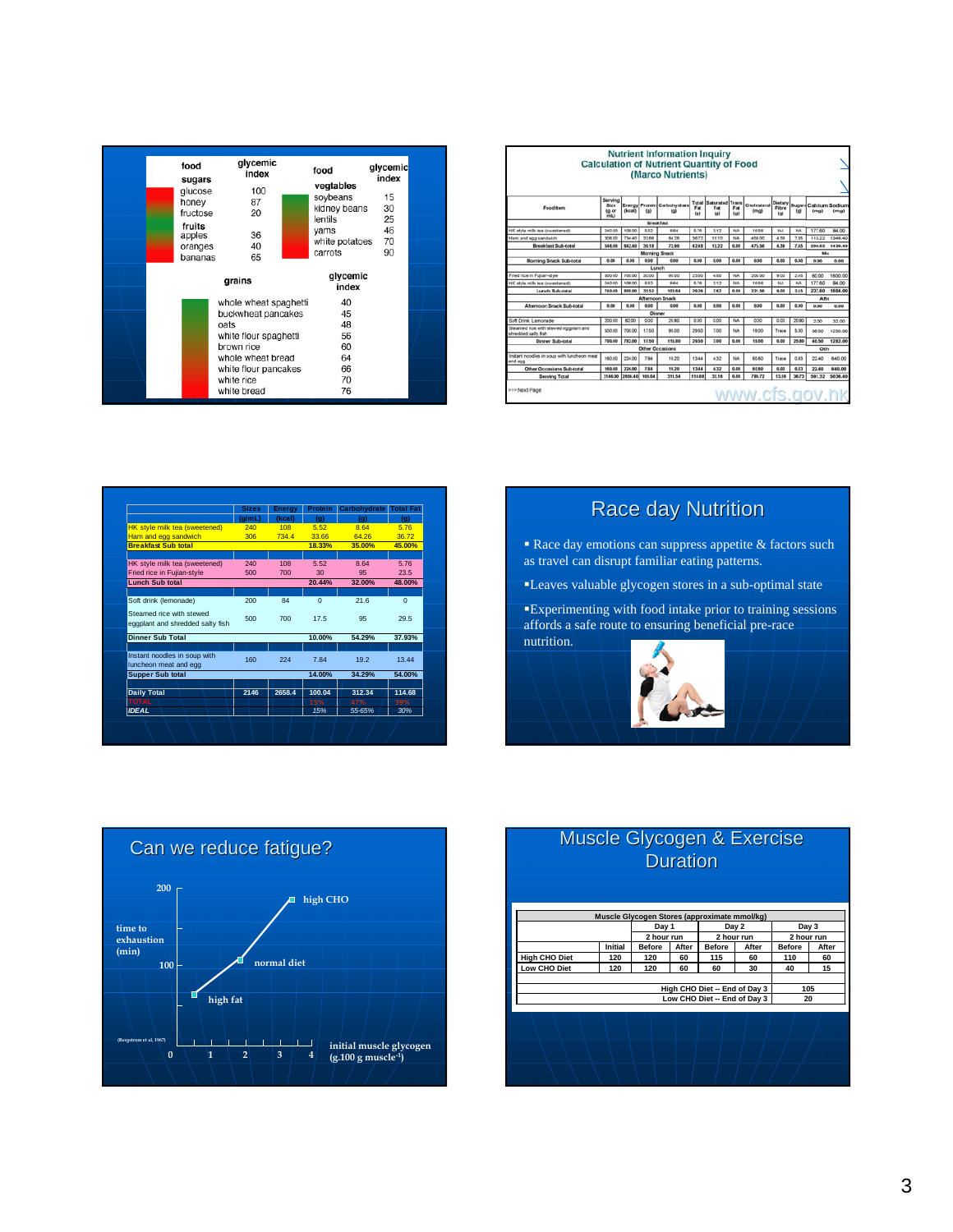## **Carbohydrate Loading**

- **Technique used to enhance** endurance in aerobic exercise events
- $\blacksquare$  High CHO diet 24-48 hours days prior to event with decrease in training
- Boosts muscle glycogen 20-40% above normal
- $8-10$  grams/kg BW ( $\sim$  600g)



### **Pre Exercise Nutrition**

Meal high in carbohydrates: 2g CHO/kg BW (~160g) that is low GI (e.g. porridge, whole grain toast)

2-3 hours prior to start

Serves to load muscle's glycogen stores ensuring adequate energy for >90mins

Good time to take on extra fluid to ensure optimal hydration (300-600ml)

 $\blacksquare$ Low in fibre & fat with low-mod protein: minimise risk of stomach upsets



**During Race Nutrition?** 

During your race it is time to eat high GI foods that quickly release energy and give you a fast energy boost.

Convenient foods on the run are energy bars, energy gels and sports drinks.

 $\blacktriangle$ Exercise > 1 hour ingesting CHO with fluid  $(4-8%)$  improves performance



### Post-exercise nutrition goals

Depletion of glycogen stores during exercise stimulates regeneration immediately following exercise

Crucial if subsequent training/races will occur within 24 hours

 $\blacksquare$ Aim: 1g CHO/kg BM immediately & at 2 hours post exercise or until normal meal pattern resumes

- Electrolyte drink = easily consumed & good immediate source of energy
- Snacks (banana, cereal bars & sandwiches) to ensure immediate food supply.

## **Hydration**

Body made up of about 70% water

Ensures body can effectively maintain temperature without compromising performance.

Thirst is NOT a good indicator of hydration

1% of BW lost before you become thirsty

 $12\% = 10-15\%$  drop in performance

|                         | Effects of Increasing Dehydration<br>on Physical Performance |
|-------------------------|--------------------------------------------------------------|
| <b>IDV: WATER 1.OSS</b> | <b>EFFECTS</b>                                               |

| 5% | Increased strain on the heart                                   |
|----|-----------------------------------------------------------------|
| 1% | Reduced aerobic endurance                                       |
| 3% | Reduced muscular endurance                                      |
| 4% | Reduced muscle strength; redu<br>fine motor skills; heat cramps |
| 5% | Heat exhaustion; cramping;<br>fatigue; reduced mental capaci    |
| 6% | Physical exhaustion; heatstroke<br>coma                         |

# Fluid intake and exercise Fluid intake and exercise

- No advantage in being hyperhydrated (excess body water)
- A good hydration plan should include:
- 300-600ml with pre-race meal • 150-300ml/20minutes until 45mins prior to exercise
- 200ml of electrolyte every 15-20min during exercise
- Total rehydration post-exercise. • Weight lost during exercise represents water therefore 1kg loss is approximately 1l water.